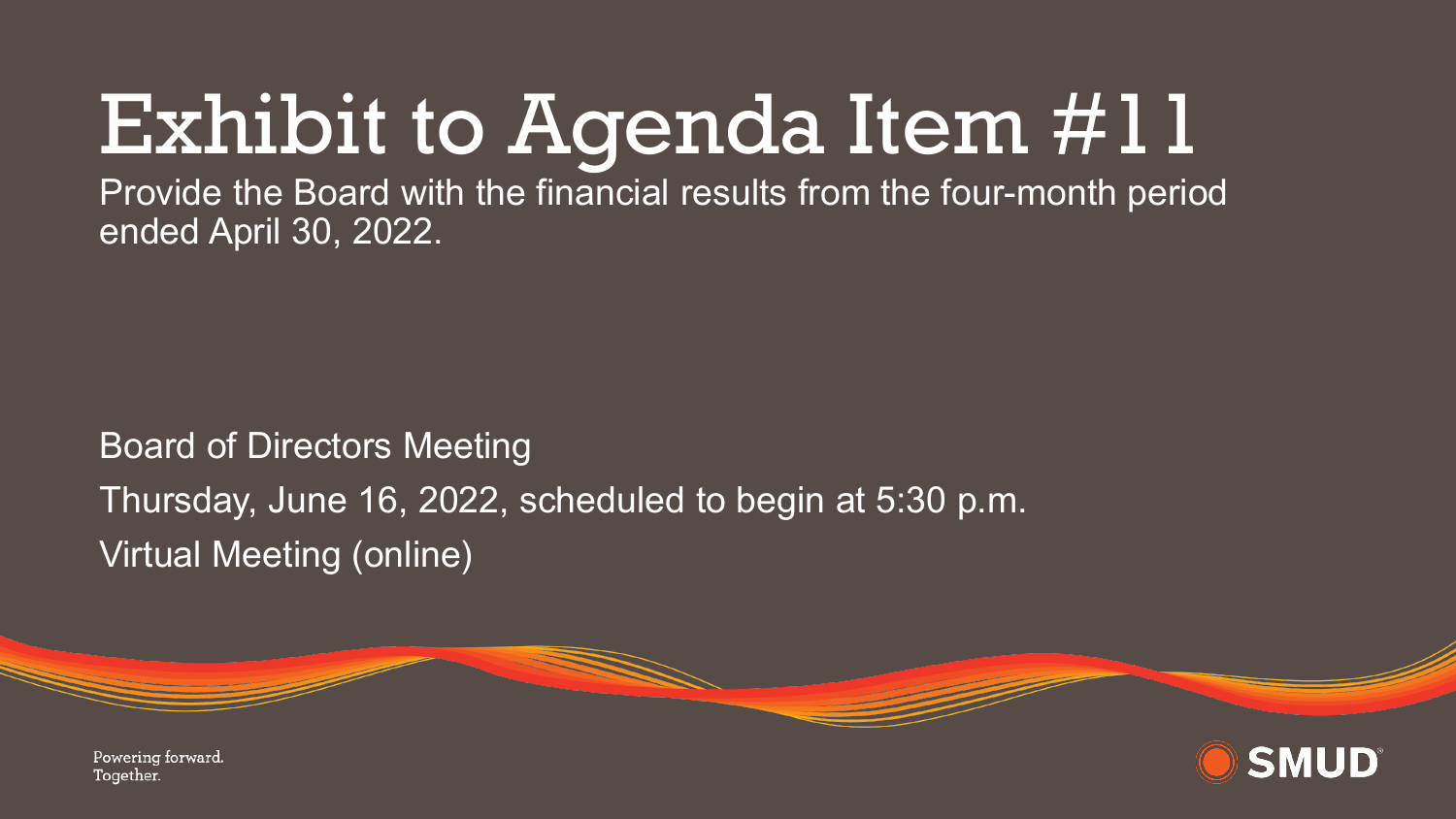## April 2022 Financial Highlights

| \$10<br><b>Million</b><br>"Net Income"<br><b>Net position YTD</b><br>Favorable compared to<br>budget                                                        | \$407<br><b>Million</b> | <b>Customer Revenue</b><br>\$9M or 2.3% higher customer revenues than budgeted (favorable)<br>• Customer revenues are \$19M over target due to higher usage from our commercial customers<br>Offset by \$13M reduction to commercial customer revenues related to overstatement of 2021<br>estimated unbilled revenues                                                                                                                                                                                                                                                                              |
|-------------------------------------------------------------------------------------------------------------------------------------------------------------|-------------------------|-----------------------------------------------------------------------------------------------------------------------------------------------------------------------------------------------------------------------------------------------------------------------------------------------------------------------------------------------------------------------------------------------------------------------------------------------------------------------------------------------------------------------------------------------------------------------------------------------------|
|                                                                                                                                                             | \$184<br><b>Million</b> | Commodity<br>\$13M or 7.4% higher commodity expenditures than budgeted (unfavorable)<br>Purchased power higher due to increased load and reduced hydro and thermal generation<br>Non-cash revenue transfer from Hydro Rate Stabilization fund of \$25 million will offset increased<br>purchased power costs from lack of hydro                                                                                                                                                                                                                                                                     |
|                                                                                                                                                             | \$172<br><b>Million</b> | <b>Other Operating Expenses</b><br>\$7M or 3.7% lower expenditures than budgeted (favorable)<br>• Customer expenses \$8M lower primarily due to lower customer collections labor and lower<br>anticipated transportation electrification expenses and supply chain issues and delays<br>Public Good \$4M lower primarily due to less participation in energy efficiency programs and lower<br>research and development expenses<br>Transmission and Distribution expenses \$6M higher primarily due to higher routine tree trimming<br>expense and higher service reconnect and repair than planned |
|                                                                                                                                                             | \$60<br><b>Million</b>  | <b>Non-cash Expenses</b><br>\$29M or 32.6% lower non-cash expenses than budgeted (favorable)<br>• Accounting Governmental Accounting Standards Board required journal entries for pension                                                                                                                                                                                                                                                                                                                                                                                                           |
| * There are \$19M other net revenues and expenses not included in the highlights above – primarily \$25M transfer from the<br>Hydro rate stabilization fund |                         |                                                                                                                                                                                                                                                                                                                                                                                                                                                                                                                                                                                                     |

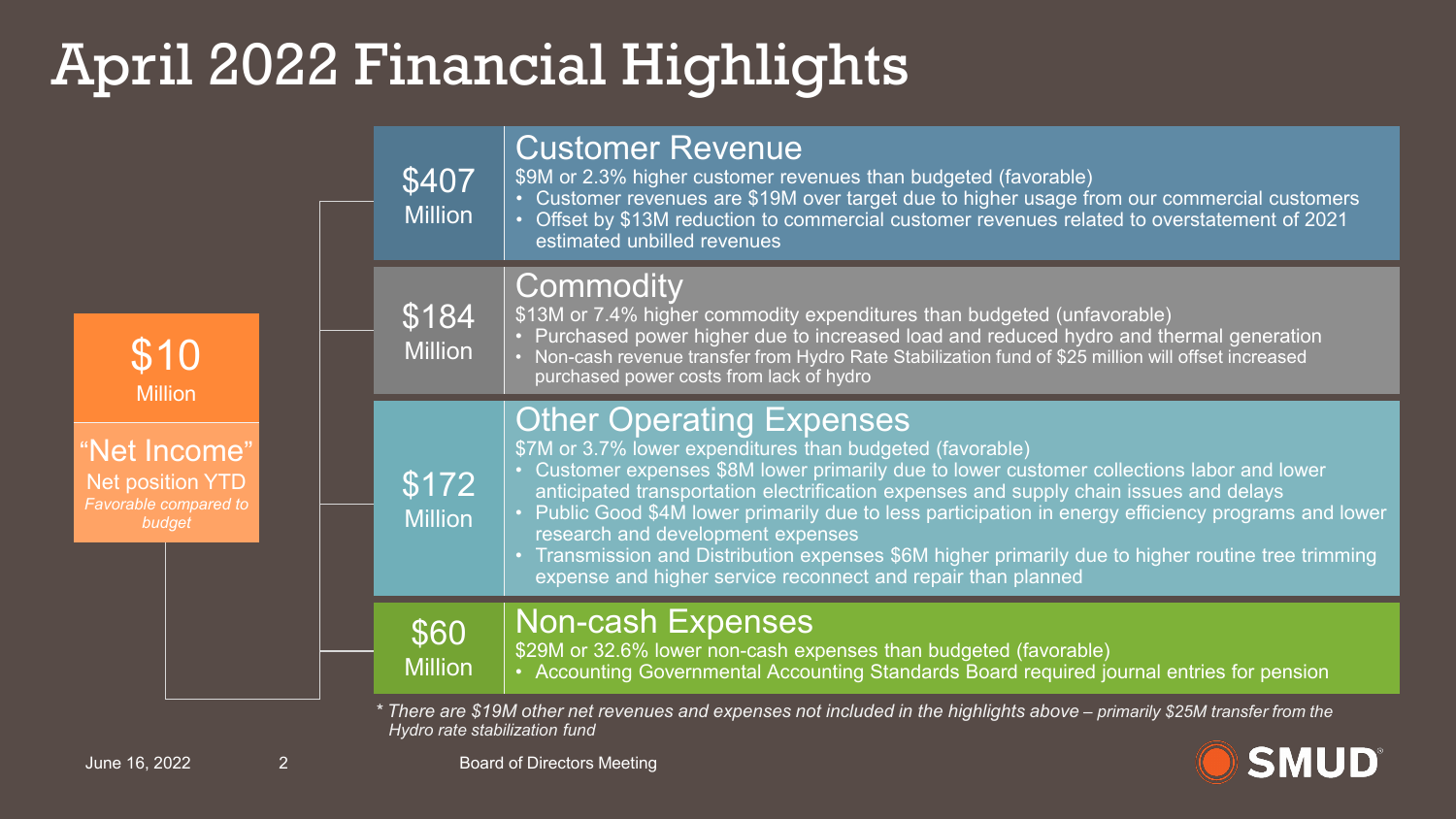## April 2022 Energy Sources



Hydro generation was 100% higher than budget in April due to early snow melt and plant outages, and 13% lower than budget year-todate.



Thermal plants generation 1% higher than budget for April, and 15% lower than budget year-to-date due to plant outages.



Net purchased power was 18% lower than budget for April, and 22% higher than budget year-to-date due to higher load and the shortfall of hydro & thermal.